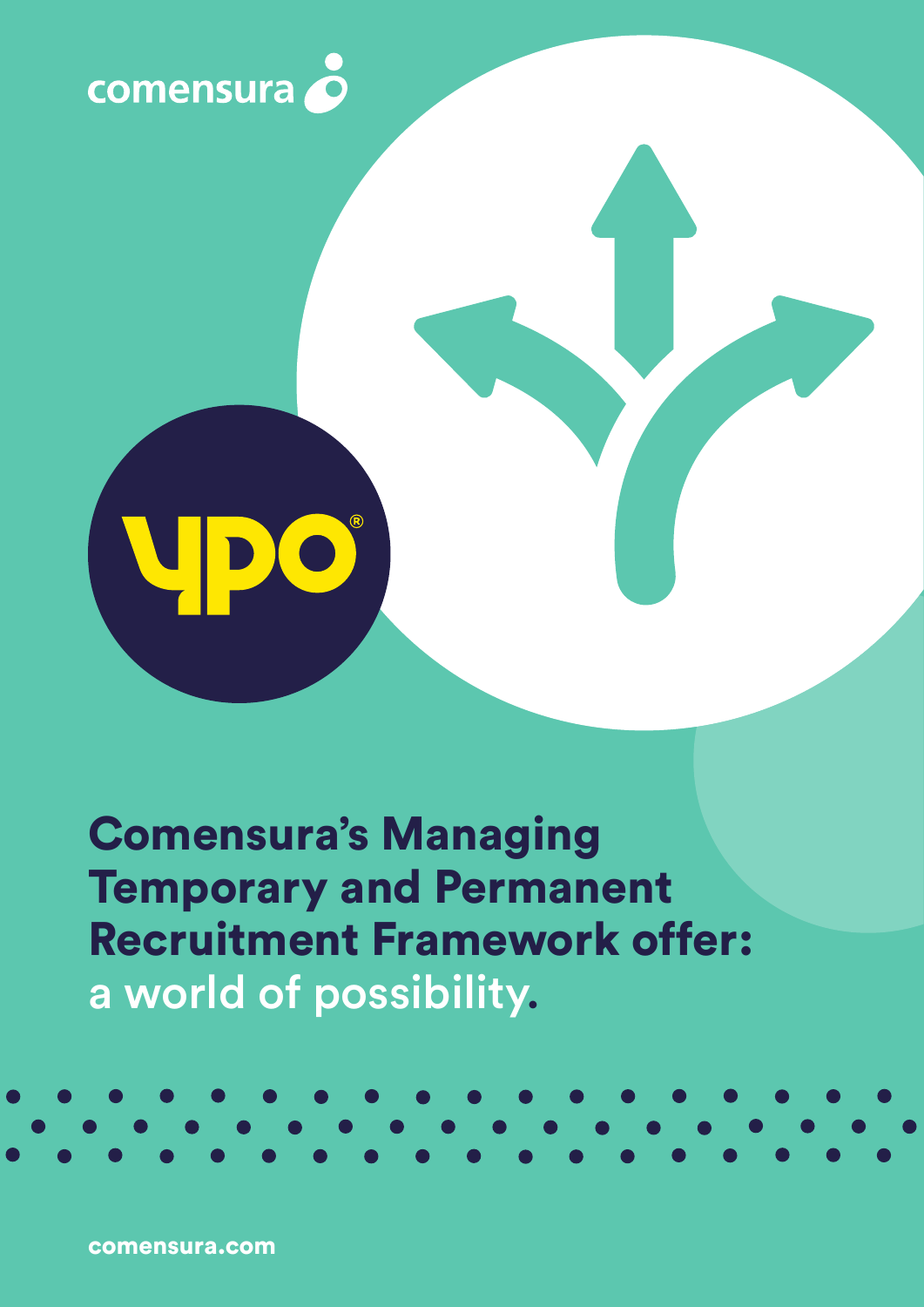### **Additional costed options.**

### **Talent Pool Integration.**

Integration of talent pool technology to drive direct candidate attraction, and reduce dependency on agency resource. Includes compliance and payroll management.

### **On-Site Account Management.**

The provision of a dedicated Account Manager (over and above our standard account management provision) on-site for between 1 and 5 days.

### **Customer Brand Development.**

Helping customers build their employer brand in order to attract talent for their resourcing needs, both temporary and permanent.

### **System Development.**

Bespoke system development – for example HR or Procurement system integration.



### **Bespoke Audits.**

Tailored audit over and above our standard service.

#### **Statement of Work / Project Management.**

Conducting further competitions with suppliers to establish a best value solution. Contractual management and payment of suppliers.

We will provide you with workforce planning support and demand management controls, to help you better plan for recruitment, ensure effective governance and drive out waste and stealth costs.

### **Payroll Management of referred workers.**

Contractual management and payroll management of inside-IR35 workers.

### Lots 1 to 7: Managed Service Options to help you find a smarter way to work.

# **Classic.**



Our Classic vendor neutral service is designed to help you get the best value from your agency staff expenditure.

> Integration of alternative supply channels as a tier zero supplier, to support diversity and inclusion or other customer requirements.

Our Adaptive managed service is all about the art of the possible. It's about taking our classic vendor neutral model and all of its benefits and adapting to the specific requirements of you as the customer.



### **Optional free services.**

### **Price Promise.**

We provide you with flexible procurement options.

### **Demand Management.**

### **Role Optimisation Service.**

This service will take an overview of the role to ensure that the best route to market is used – either a Temporary Worker, Interim, Permanent Placement or Consultant / Statement of Works.

### **Markets.**

Comensura provides a bespoke service for customers in the following market sectors:

- Local Government
- Central Government
- Housing
- Higher Education
- Emergency Services
- Schools and MAT's
- NHS

### **Workforce Strategy.**

Consultancy service to review and potentially change the way temp labour is engaged and deployed to deliver further cost savings, quality improvement and optimisation.

### **Tier Zero Integration.**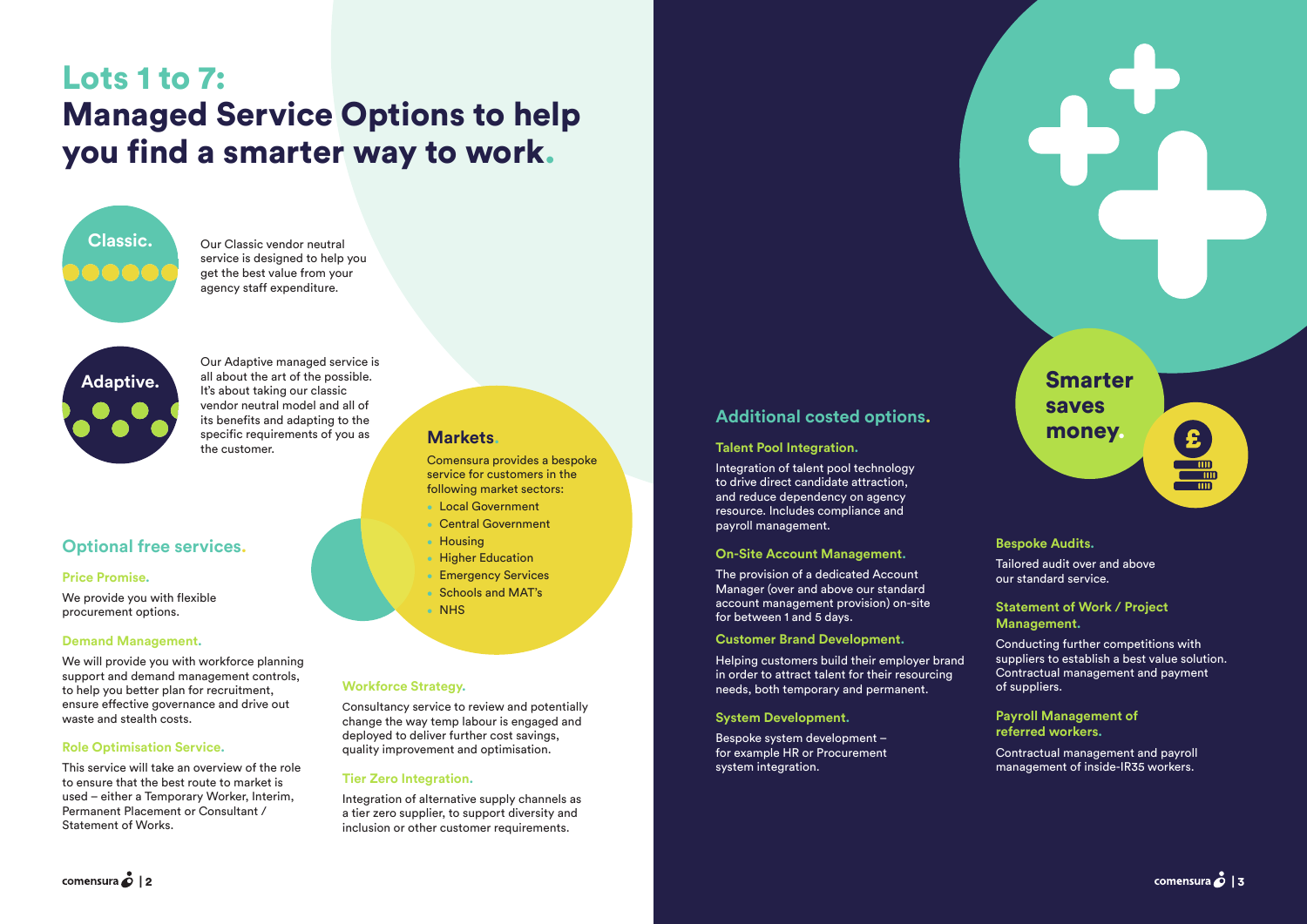### Lot 8:

## Technology and Procurement Options to help you find a smarter way to work.



Our Essential model has been designed for customers who want process efficiency, risk management, cost control and visibility, but do not want a full managed service.

The Essential model is comprised of two components – technology and procurement services. It can either be used to create a preferred supplier list and enable hiring managers to self-serve, or work alongside a customers' internal agency.

### **Optional free services.**

#### **Post Implementation Training.**

Addition to the training provided as part of the implementation process.

#### **Procurement of agencies.**

Procurement of an agency supply chain. You have the option of using our YPO buy rates, or we can ask agencies to tender rates (first procurement exercise free).

### **Agency Contract Management (Per Agency Contracted).**

Ensuring that any agencies engaged with by the Customer, via the VMS, agree to the standard terms for Agencies as set out by the Customer and the Service Provider will facilitate any contact negotiations and provide the final contract to the customer. Initial agency contract management only.

### **Scope.**

All options can be provided under one managed service or as standalone options:

- Temporary Recruitment
- Interim Recruitment
- Contractor Recruitment
- Permanent Recruitment
- Payroll Management
- Statement of Work Management

### Smarter thinks differently.



### **Talent Pool Integration.**

Integration of talent pool technology to drive direct candidate attraction, and reduce dependency on agency resource. Includes compliance and payroll management.

#### **System Development.**

Bespoke system development – for example HR or Procurement system integration.

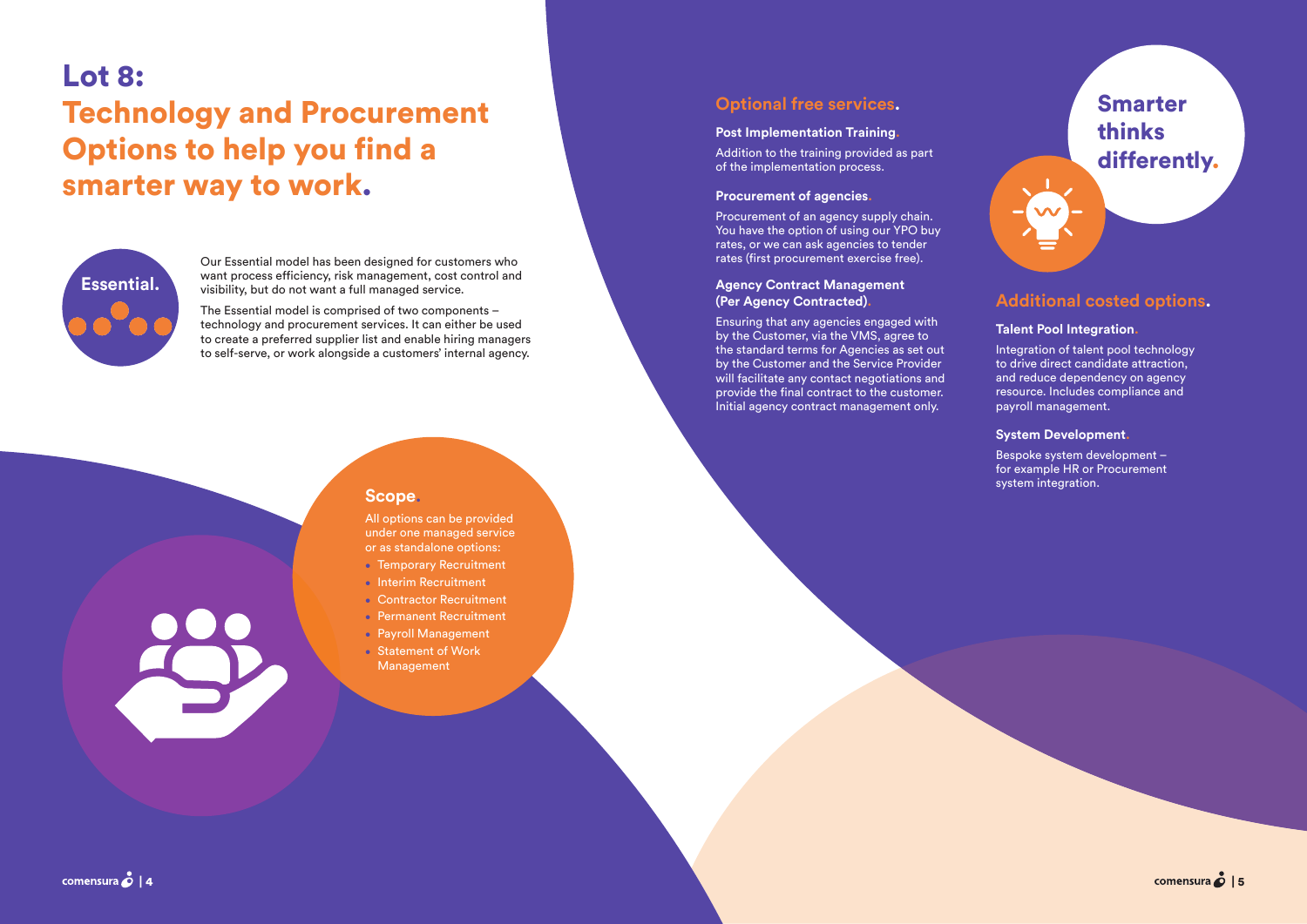### Lot 10: Managing Permanent Recruitment.

Our Permanent Recruitment Service enables you to place your permanent recruitment requirements with an approved list of procured and contracted suppliers.

The service is available as either a standalone offering or can be combined with out classic, adaptive or essential models.

### **Markets.**

Comensura provides a bespoke service for customers in the following market sectors:

We manage the supply of temporary, contractor and permanent labour for organisations across multiple sectors. We help them resource all their staffing requirements, with efficiency and control at every step.

- Local Government
- Central Government
- Housing
- Higher Education
- Emergency Services
- Schools and MAT's
- NHS

 $\bullet$ 

 $\bigcirc$ 

 $\overline{\mathbf{m}}$  $\overline{\mathbf{III}}$  $\overline{\mathbf{m}}$ 

£

### comensura O

### A smarter way to work.

01582 542700 enquiries@comensura.co.uk comensura.com

 $\vert$  6  $\vert$  7  $\vert$  7  $\vert$  7  $\vert$  7  $\vert$  7  $\vert$  7  $\vert$  7  $\vert$  7  $\vert$  7  $\vert$  7  $\vert$  7  $\vert$  7  $\vert$  7  $\vert$  7  $\vert$  7  $\vert$  7  $\vert$  7  $\vert$  7  $\vert$  7  $\vert$  7  $\vert$  7  $\vert$  7  $\vert$  7  $\vert$  7  $\vert$  7  $\vert$  7  $\vert$  7  $\vert$  7  $\vert$  7  $\vert$  7  $\vert$ 

### **About Comensura.**

Comensura is obsessive about delivering a smarter way to work for customers with complex sourcing requirements.